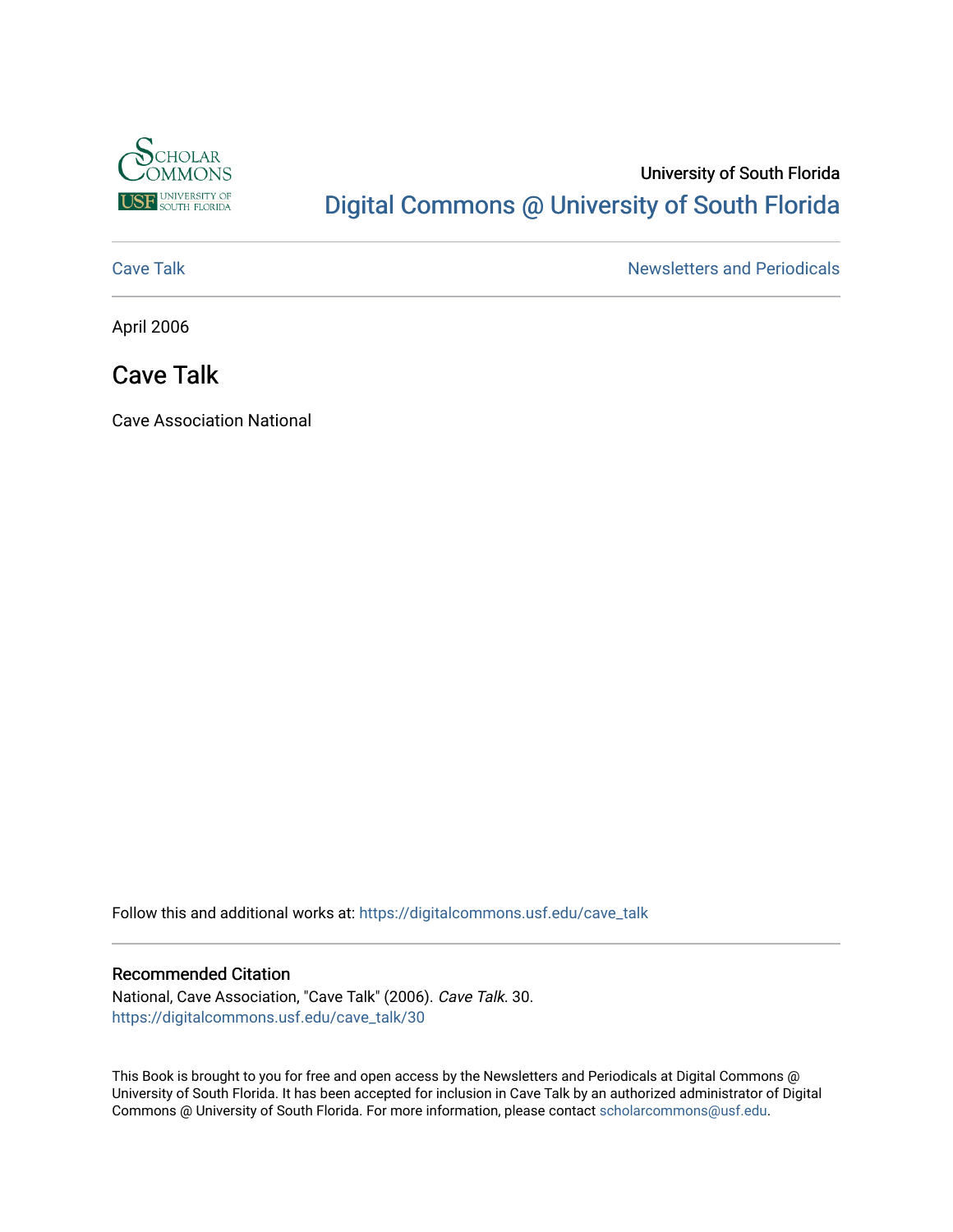### OFFICERS:

**President**: **Brad Wuest**

Natural Bridge Caverns, TX 210-651-6101 bwuest@naturalbridgecaverns.com

----------------------------------------------------------------------------------------- **Vice President**: **Steve Thompson** Fantastic Caverns, MO 417-833-2010 sthompson@fantasticcaverns.com -----------------------------------------------------------------------------------------

**Secretary Treasurer**: **Eric Evans** Ohio Caverns, OH 937-465-4017 ohiocaverns@cavern.com -----------------------------------------------------------------------------------------

**Coordinating Director**: **Susan Berdeaux** Diamond Caverns, KY 866-552-2837 susan@cavern.com

----------------------------------------------------------------------------------------- **Past President**: **John Sagendorf** Howe Caverns, NY 518-296-8900 johns@howecaverns.com -----------------------------------------------------------------------------------------

## REGIONAL DIRECTORS

**Region One**: (CT, DE, ME, MA, NH, NJ, NY, PA,RI,VT) **Ann Dunlavy** - Lincoln Caverns, PA 814-643-0268 info@lincolncaverns.com

**Region Two**: (MD, VA, WV, KY) **Gary Berdeaux** - Diamond Caverns, KY 270-749-2233 gary@diamondcaverns.com

----------------------------------------------------------------------------------------- **Region Three**: (IN, MI, OH) **Claudia Yundt** - Squire Boone Caverns, IN 812-732-4382 claudia@squireboone.com

----------------------------------------------------------------------------------------- **Region Four**: (AR, IL, IA, MO, MS, LA) **David Thompson** - Bridal Cave, MO 573-346-2676 info@bridalcave.com

----------------------------------------------------------------------------------------- **Region Five**: (MT, WY, NE, MN, WI) **Joe Klimczak** - Cave of the Mounds, WI 608-437-3038 joe@caveofthemounds.com

-----------------------------------------------------------------------------------------

**Region Six** : (WA, ID, OR, NV, CA, HI, AK) **Steve Fairchild** – Moaning Cavern 209-736-0330 caverns@caverntours.com

----------------------------------------------------------------------------------------- **Region Seven**: (UT, CO, AZ, NM, SD, ND) **Steve Beckley** - Glenwood Caverns, CO 800-530-1635 mantapet@aol.com

----------------------------------------------------------------------------------------- **Region Eight**: (TX, OK, KS) **Michelle Devaney** - Longhorn Caverns, TX 830-598-CAVE

michelle@longhorncaverns.com -----------------------------------------------------------------------------------------

**Region Nine**: (AL, FL, GA, NC, SC, TN, PR) **Jack Steiner Jr.** - Ruby Falls, TN 423-821-2544 jackjr@rubyfalls.com -----------------------------------------------------------------------------------------

**International**: **Jeanne Gurnee** - TN 615-264-0019 jgurnee@aol.com -----------------------------------------------------------------------------------------



**National Caves Association - Susan Berdeaux, Coordinating Director** P.O. Box 280, Park City, KY 42160 susan@cavern.com 866-552-2837 (toll free) 270-749-2428 (fax)



#### **MESSAGE FROM THE PRESIDENT**

Well I must say that winter is past us and spring has arrived. At least that's the case for us here in Texas. I am sure that some of you further north may still be dealing with snow and not so spring-time conditions. None the less I do hope Spring Break was a busy time for those of you who were open. And my best wishes to those who are working hard to open for the spring and summer season now.

It has been an active year thus far for the NCA. We just recently held our Board of Directors and Insurance Committee mid year meetings earlier this month here in New Braunfels, Texas. Some of you may not realize what an adventuresome leadership team we have, as a few photos in this issue of Cave Talk will confirm! A good time was had by all, but most importantly we conducted two very long and productive days of meetings. There is certainly a lot going on and exciting times ahead for our NCA and I certainly appreciate the engagement, enthusiasm, energy and work put forth by our board and committees. It is truly a team effort.

Let me just touch on a few things in the works. We have contracted with Brandon Mathis not only as our web master for web site maintenance but also for the development of a new web site which is taking place right now. Gary Berdeaux and his Committee have been working with Brandon and I think everyone will be impressed with the incredible benefit our new web site will be! Steve Rawlings and his Bylaws Committee are taking input and working hard on some much needed updating and revisions to our Bylaws. Steve and his Committee would still very much welcome your input! And soon we'll all be off to Bermuda. I am getting very excited about our NCA Convention '06! David Summers and Joye Wuest's Convention Committee are putting together what will be one of the best NCA Conventions ever. Not only will this convention be a blast, it is also packed full of incredible professional development sessions. I can assure each and everyone that if you come to Bermuda with an open mind and be a sponge for ideas and information, you will take home numerous ideas that will positively impact your bottom line. Come benefit from ideas that can many times over pay for your trip! You just have to do your part.

Enjoy this issue of Cave Talk. Thanks to all of you who make this organization so special. I wish each of you a prosperous and wonderful Spring. If there is anything the NCA or I can do to help you, just let me know.

God bless,<br>Big L *Wuest* 

President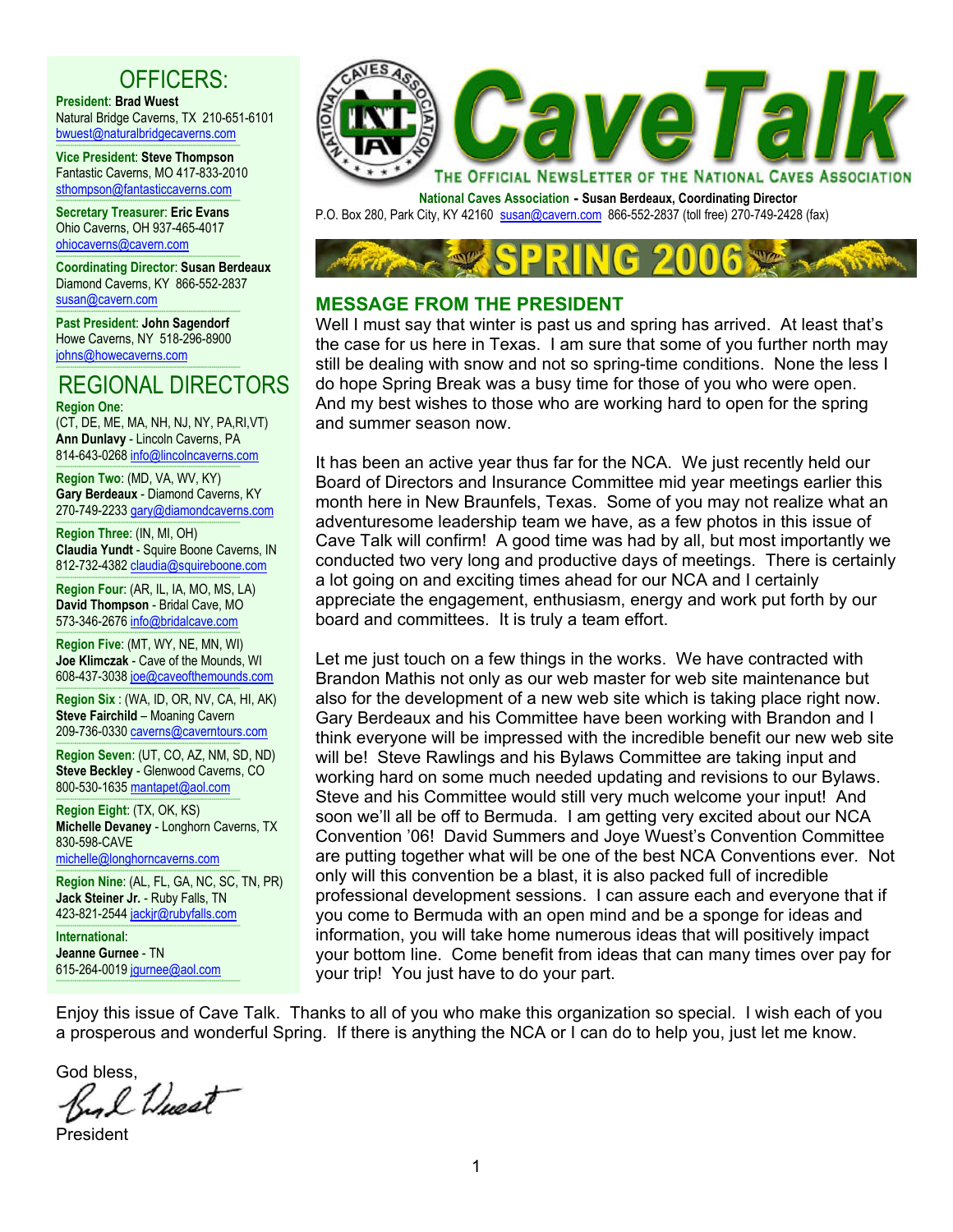#### National Caves Association **INSURANCE UPDATE**

Through the years the NCA's group insurance program has proven to be one of the most significant benefits that many of our members have taken advantage of. I am happy to report that your NCA Insurance program is alive and well and that our committee is working hard to make it better than ever. The program has had its challenges; everyone knows about the stresses placed on the insurance industry in recent past. We have also weathered some changing of the guard, so to speak, within our broker organization Arthur J. Gallagher & Co. What we now have is an excellent blend of enthusiasm and industry experience with our Gallagher team of Mike Woytowicz and Mike McHugh new to our group program, and of course we can't leave out Beth Kawell, who has been with our program for quite some time. We are very excited about the team we have in place.

Currently we are in the renewal process for all the caves that participate in the NCA group insurance program. Insurance committee members & the Gallagher team are here to help however we can. Be sure and get those renewal applications filled out and sent back in!

We are also focusing on helping ensure that our participating caves have the proper insurance and limits. The future for the NCA's group program includes better than ever service and growth. With growth we spread the risk and continually open up opportunities for expanded coverage of exposures, better insurance and better rates for all. It's truly a win-win scenario because participants help themselves and everyone else in the group by participating. If you have a local broker that you are comfortable working with, no problem. The Gallagher team will be happy to discuss co-broker relationships. If you're interested in hearing more about our NCA group insurance program and possibly getting a quote, talk to one of our committee members.

On the service side of things check out this example of a spreadsheet created by the committee for members to help keep tract of equipment for the type of insurance called EDP (Electronic Data Processing). Does anyone have a computer or copy machine? (Sample data page 8) Members will also be seeing other helpful information about insurance from the committee and Gallagher team from time to time in Cave Talk, e-mail and mail.

Your NCA Insurance committee is here to help and be a resource for all NCA members. Look below (page 7) for a list of Insurance Committee Members and our contact info. Let us know if we can help with your insurance questions.

Sincerely,<br>By L *Wweat* 

Brad Wuest President & Insurance Committee Chair

#### **RADON UPDATE**

As we enter our fourth and final year with the monitoring and finalization of the OSHA Alliance Agreement regarding alpha radiation, we are pleased to report that the standards and practices under the Alliance Agreement are being perfected; and all private NCA member show caves are expected to have been monitored by the end of summer 2006.

To date, 72 member show caves have been monitored with 19 remaining to be done this year. Caves in Tennessee, Virginia, Arizona, Kentucky and Alabama that have not yet been monitored by Tom Aley should anticipate that work soon.

Employee information and training outlines are under development and should be ready before your summer season. You will be notified as soon as they are available.

Lastly, watch your mailbox. Soon you will receive an invoice from NCA Headquarters for your fourth and final installment payment toward the project's funding. And, you will receive a letter from President Brad Wuest to update you on both the history and status of this project.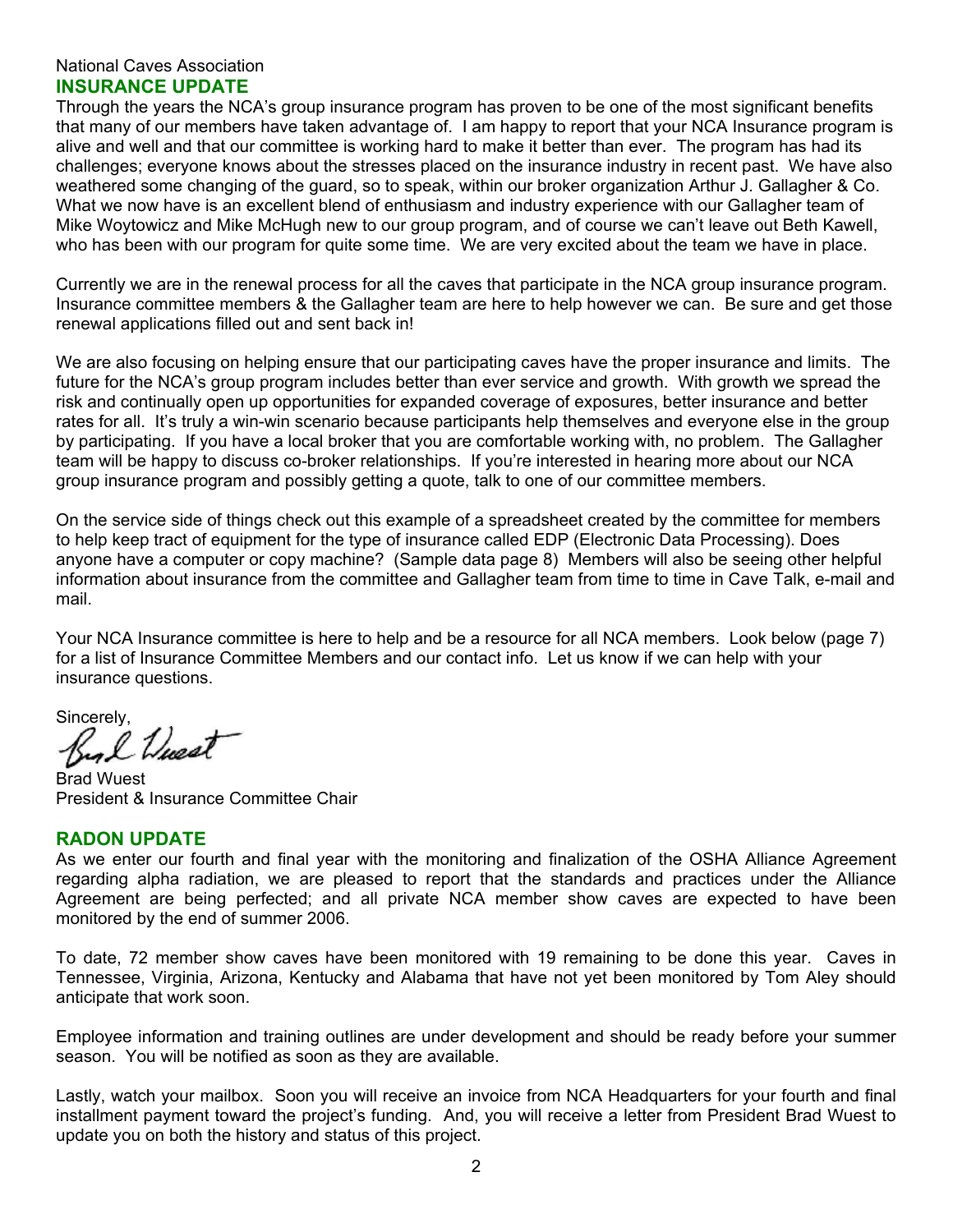If you have any questions about the NCA Alpha Radiation Project, contact Brad Wuest, Steve Thompson or John Sagendorf. Their e-mails and other contact information are listed on the front page of Cave Talk.

#### **CONVENTION 06**

By now, everyone should have received the first mailing for this year's annual meeting, to be held in Bermuda October 17 – 21. David Summers, Chair, and his staff are working hard to ensure a productive, yet fun meeting with the opportunity to participate in a world wide meeting, ISCA. The "new and improved" Grotto Bay Beach Resort will be our headquarters again. You may make your reservations at Grotto Bay but David has requested that no one make airline reservations till he gives the word. Another carrier may start flying to Bermuda, which hopefully, will mean lower airfares for all. As soon as that has been confirmed, he will give us a go-ahead. If you have any questions, feel free to email him at nca06@caves.bm.

#### **WELCOME**

…..to Pat Reed, the new superintendent at Mammoth Cave National Park. Pat came to Mammoth from Chickamauga & Chattanooga National Military Park, where he has been for the last 14 years. He's career with the park service spans 36 years.

"I look forward to working with a very fine staff, our partners and neighboring communities. Mammoth Cave National Park is an important part of our natural history and shared American heritage," said Reed, who is excited about moving to Kentucky and honored to have the opportunity to serve as superintendent of Mammoth Cave National Park.

We're glad to have Pat here in the neighborhood.

#### **SPECIALTY LICENSE PLATES**

The Missouri Legislature has approved the new Missouri "The Cave State' license plate. Plates will be available in July 2006. For more information, go to the Missouri Cave Association website at www.missouricaves.com.



#### **BYLAWS**

Steve Rawlings, Bylaws Committee chair, has been working on the bylaws revision and is still accepting suggestions and comments from the membership. Any and all input is welcome and will be considered. Email Steve at stever@mercercaverns.com.

#### **RECOVERING**

Former NCA coordinator Barbara Munson had a short stay in the hospital last month but is now home and feeling much better. She asked the editor to relay her thanks and appreciation to all who have called and sent cards, wishing her a speedy recovery. Hard to keep a good woman down!

#### **LOSSES**

We are sorry to have to tell you of the death of a few of our members. "Big Bob" Gilman, Lost River Caverns, PA, died this past February. When calling Lost River to offer condolences, the office also learned of the death of Bob's wife Naomi (Chickie) last April. Our deepest sympathies go to their son and daughter, "Little Bob" and Beverly, who continue to operate the caverns.

Additionally, the longtime friend, associate and supporter of Skyline Caverns, Charlie Busser, died December 8 in Virginia.

#### **CONGRATULATIONS**

Jack and Peter Herschend (Jack, founding member of NCA and father of Bruce) have received the Ernst and Young International Lifetime Achievement Award for Activism, Entrepreneurship and Leadership. This award recognizes the brothers' values-based leadership and lifetime of success in Branson, MO, according to the Travel Industry Association newsletter of December 5. The CEO of Ernst and Young stated that Jack and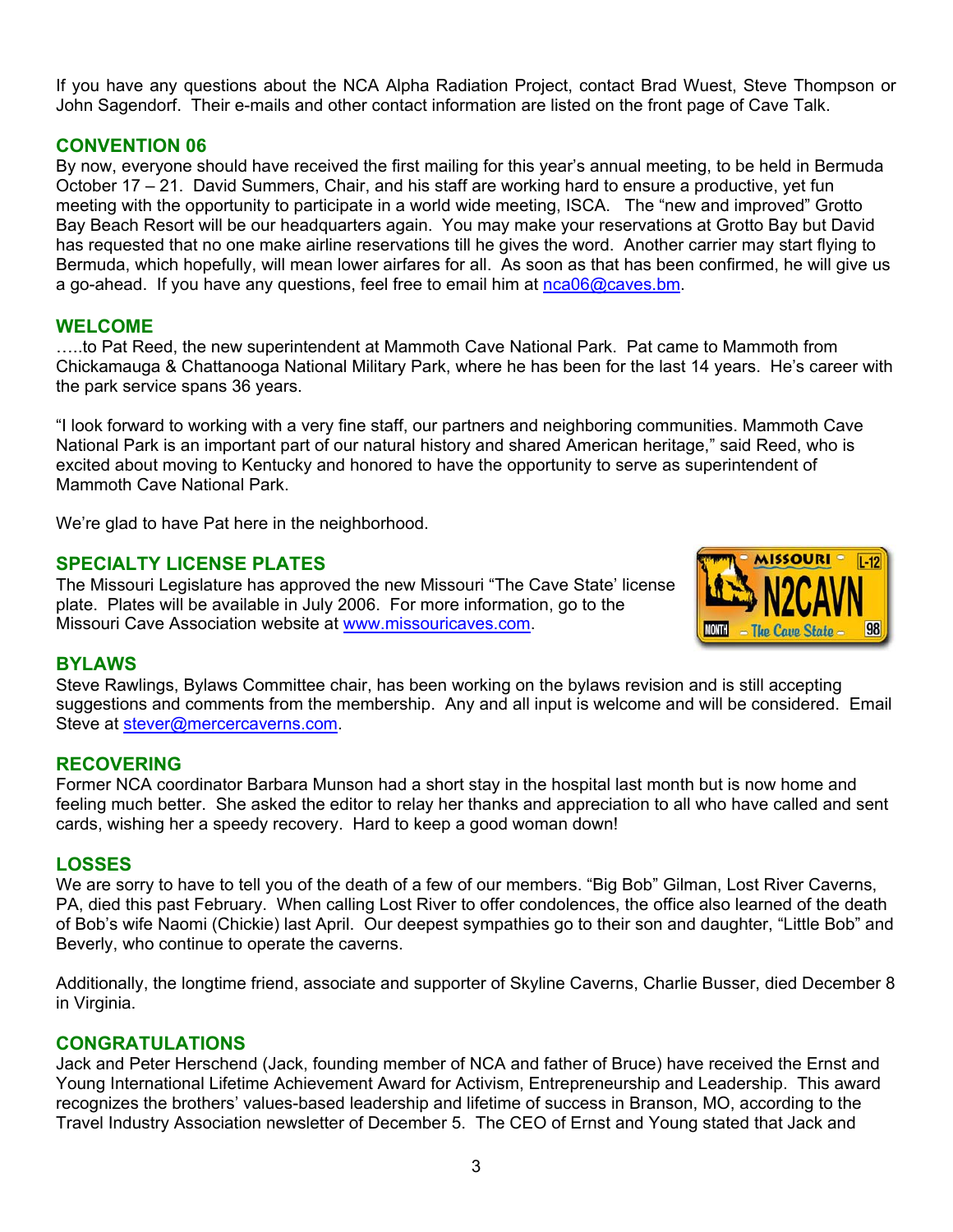Peter helped define and redefine the theme park business, helping to provide wholesome family entertainment for generations.

#### **CAVES AND CAVERNS DIRECTORIES**

Because the office has enough back-stock of our current directory, the Board of Directors has decided not to reprint another edition till this fall. Please let Susan know if you need directories. She will be putting out a request for correct information later on in the spring.

#### **WEBSITE UPDATE – GARY BERDEAUX**

Since our convention in KY, the Electronic Media/Technology Committee has been hard at work on a new web site for the NCA. The committee has been working with Brandon Mathis (our new NCA Webmaster) to develop the concept for our new site. We developed a plan that includes two major sections to the new site Visitors Side and Member Side.

| <b>VISITOR SITE</b>          | <b>MEMBERS SITE (password protected)</b>                                         |  |  |  |  |
|------------------------------|----------------------------------------------------------------------------------|--|--|--|--|
| <b>Member Cave Directory</b> | Directory of Officers & Directors" - Radon Program Info - Insurance Program      |  |  |  |  |
| Geology                      | <b>Standing Committee Pages - Cave Talk Archive - Monthly Summaries</b>          |  |  |  |  |
| <b>History</b>               | <b>Member &amp; Affiliate Member Director</b>                                    |  |  |  |  |
| <b>Biology</b>               | ** contact info that you only want to provide to other NCA members. This will be |  |  |  |  |
| <b>Photo Gallery</b>         | password protected to ensure that only NCA members have access to your           |  |  |  |  |
| <b>Helpful Links</b>         | personal contact info.**                                                         |  |  |  |  |

During the mid-winter NCA Board meeting Brandon's contracts for site development and maintenance were accepted unanimously. Much hard work lies ahead. Brandon is hard at work to have the Visitor Site up and running as soon as possible. The Members Site will soon follow. The committee will keep you all informed as progress is made. There are many other exciting features that can be implemented in the new site as association funds become available for further development.

#### **GIFT SHOP GOODIES – JUDY TURILLI**

As we're eagerly waiting for spring and new products to arrive (and more customers), it's a good time to examine our gift shops. What does a customer see first when they enter? Is the shop clean, attractive, and inviting? Are the displays interesting and appealing? How is the lighting or does it look like you're in a cave? Is the layout of the shop too crowded or does it encourage customers to browse and optimize their purchasing?

We just finished putting a fresh coat of pain on an old display. It worked wonders. We've been rearranging and cross merchandising. Change is GOOD.

Recently, I read an article about Feng Shui (the Chinese Art of positioning objects). I began thinking about my shop and realized I had a dead-end traffic pattern. I moved two display cases together letting customers enter into another merchandise area. It was an improvement that didn't cost any money, but is paying dividends already.

Whatever plans you may have for your gift shop, be creative and have fun! It's an exciting time of the year. Happy Spring and Happy Easter!

#### **A few new gift shop items for your consideration:**

| <b>Philippine CAVE Snail</b>              | Contact: Mike Hahn (973) 625-1764 mhahn64368@aol.com |
|-------------------------------------------|------------------------------------------------------|
| Cave Man Magnets                          | Swibco 630-968-8900 www.swibco.com                   |
| 3-D CAVE SCENE inside a block of solid    | Meyers' Creation 253-847-2761 don@meyersgifts.com    |
| glass. Comes with your pewter cave label. |                                                      |

#### **SHOW DATES:**

\*March 2-4: Smoky Mountain Gift Show, Gatlinburg, Tennessee \*March 12-14: Spring Chicago Gift and Home Market \*March 17-21: Columbus Market Place Show, Columbus, Ohio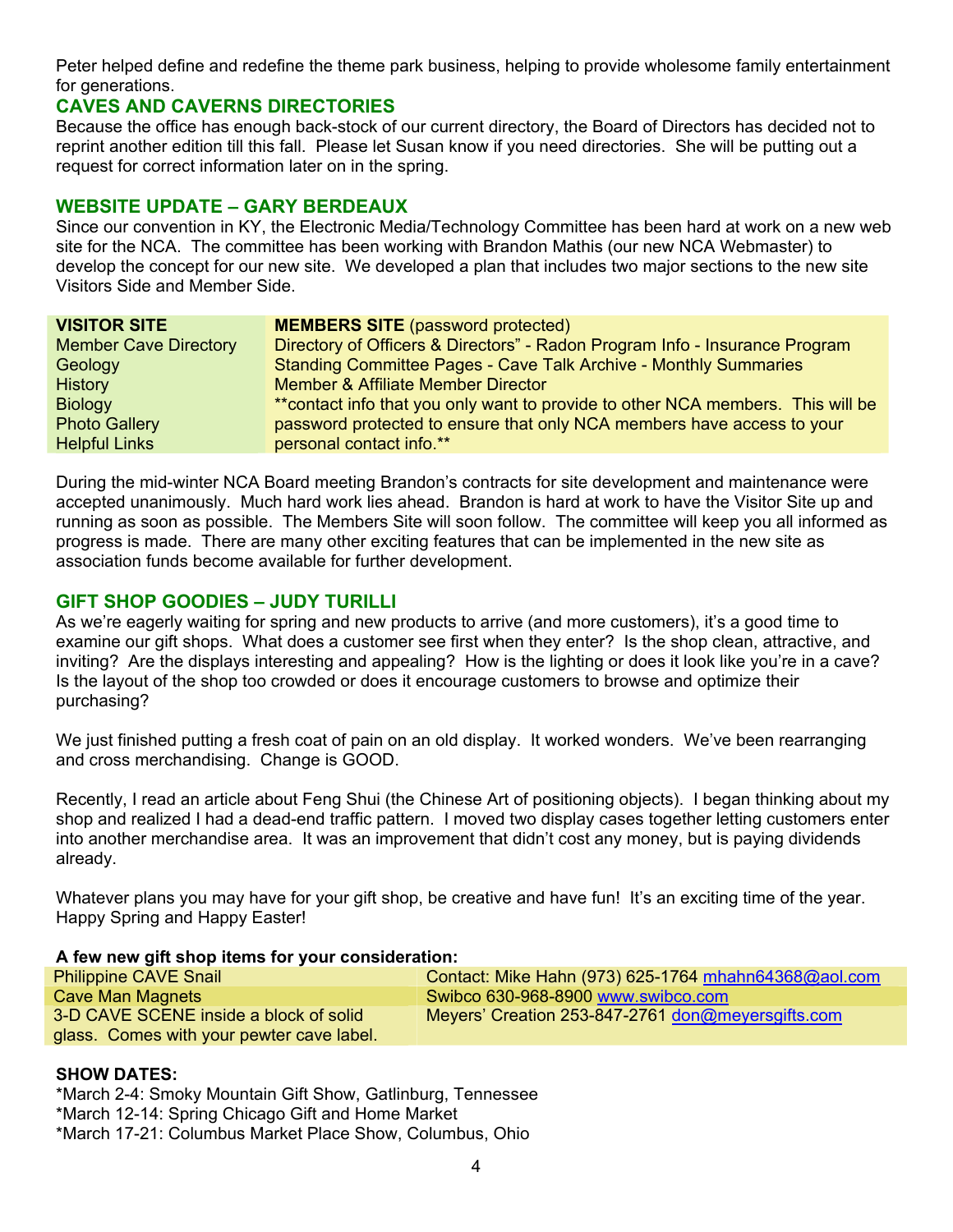\*March 19-21: Atlanta Spring Gift, Home, and Holiday Market, www.AmericasMart.com \*March 25-28: Boston Gift Show, www.bostongiftshow.com \*April 2-4: Atlanta, Georgia ASD/AMD's Variety Merchandise Show (800) 432-4511 \*April 8-11: Seattle, Washington Gift and Home Accessories (800) 433-1014 \*April 11-15: Minnetonka, MN Gift Show (800) 626-1298 \*April 23-25: Harbor Springs, Northern Michigan Gift Show (231) 526-3049 \*April 26, Gettysburg, PA – The Heritage Cash and Carry Wholesales Market (717) 249-9404 \*April 30-May 2: Columbus, Ohio April Market (800) 686-6278

#### **DENVER MERCHANDISE MART**

#### **Gift, Jewelry & Resort Show February 2006 – DENISE BELL**

I decided to travel to Denver for the gift show not only to find merchandise not available at other gift stores in my area but also to attend the complimentary buyers' seminars.

Debi Ward Kennedy, a Visual Design consultant, presented two seminars on displays and merchandising.

She offered and illustrated concepts on use of color, props, signs, light fixtures, etc. Her seminar handouts included display, fixtures and prop suppliers.

Fish! by Stephen C. Lundin, Ph.D., Harry Paul, and John Christensen, a parable about the world famous Pike Place Fish market in Seattle was highly recommended by Barbara Wold, speaker and business author. The book is a story "…about finding the deep source of energy, creativity, and passion that exists inside each of us by learning to love what we do, even if at the moment we may not be doing exactly what we love."

"Have a passion for running your business, not a passion for what you are selling." This statement along with "Buy what will sell, not what you like," was the theme of Tom Shay's presentation on Creating Positive Cashflow with an "Open to Buy". He spoke in terms of a financial approach to your gift shop and attitudes and feelings about being in business. The "Open to Buy" approach to gift shop buying is based on sales and inventory by product department of category. Mr. Shay offers a free "Open to Buy" template on his website at http://www.profitsplus.org/.

#### **Interesting merchandise seen in Denver:**

 New from Thirstystone Resources, Inc.: Purse Coaster Sets, Adirondack Chair Coasters, Shoe Coaster Sets, High Heel Coasters. See their line at: http://www.thirstystone.com/ Telephone number: (800) 829-6888

◆ The "Zipper Bag" a crazy new fun purse that unzips-and unzips - and - unzips until it is just a zipper cord, available from El Paso Saddleblanket. Cost is \$3.25 each with suggested retail \$7.50 and up. Contact information: Telephone: (800) 351-7847 or http://www.elpasosaddleblanket.com/



 Handcrafted home decorative and garden accessories from VIP International. Telephone number: 916- 638-5802 or at http://www.vipssc.com/.

Any questions for me? You can contact me -Denise Bell, Seneca Caverns, Ohio: senecacaverns@hmcltd.net

### **FINAL THOUGHTS**

"Never discourage anyone who continually makes progress, no matter how slow." - Plato

"Education is the ability to listen to almost anything without losing your temper or your self-confidence. - Robert Frost

"We are all pilgrims on the same journey – but some pilgrims have better road maps." - Nelson DeMille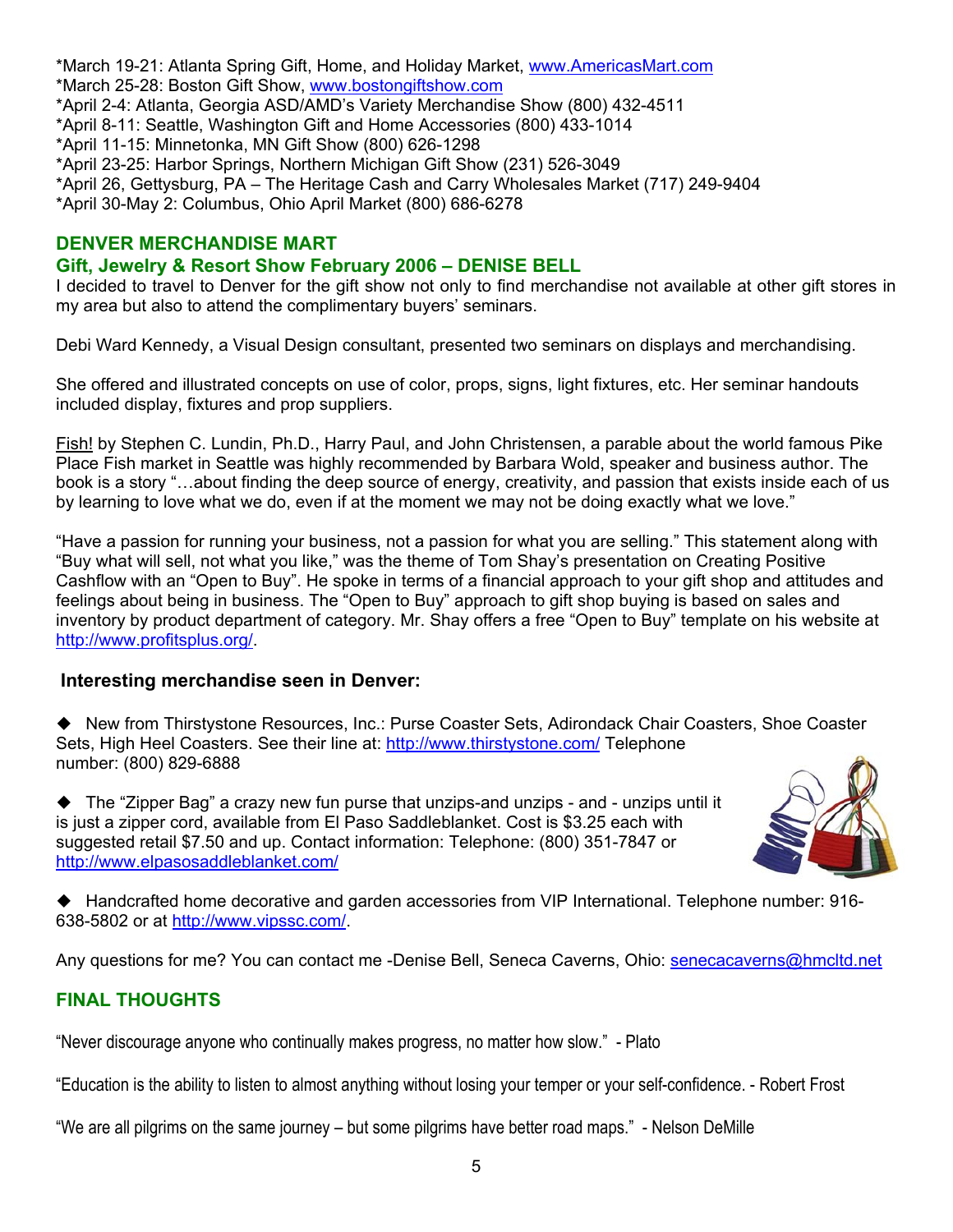

Mid Winter NCA Board Meeting & Insurance Committee team building fun in Texas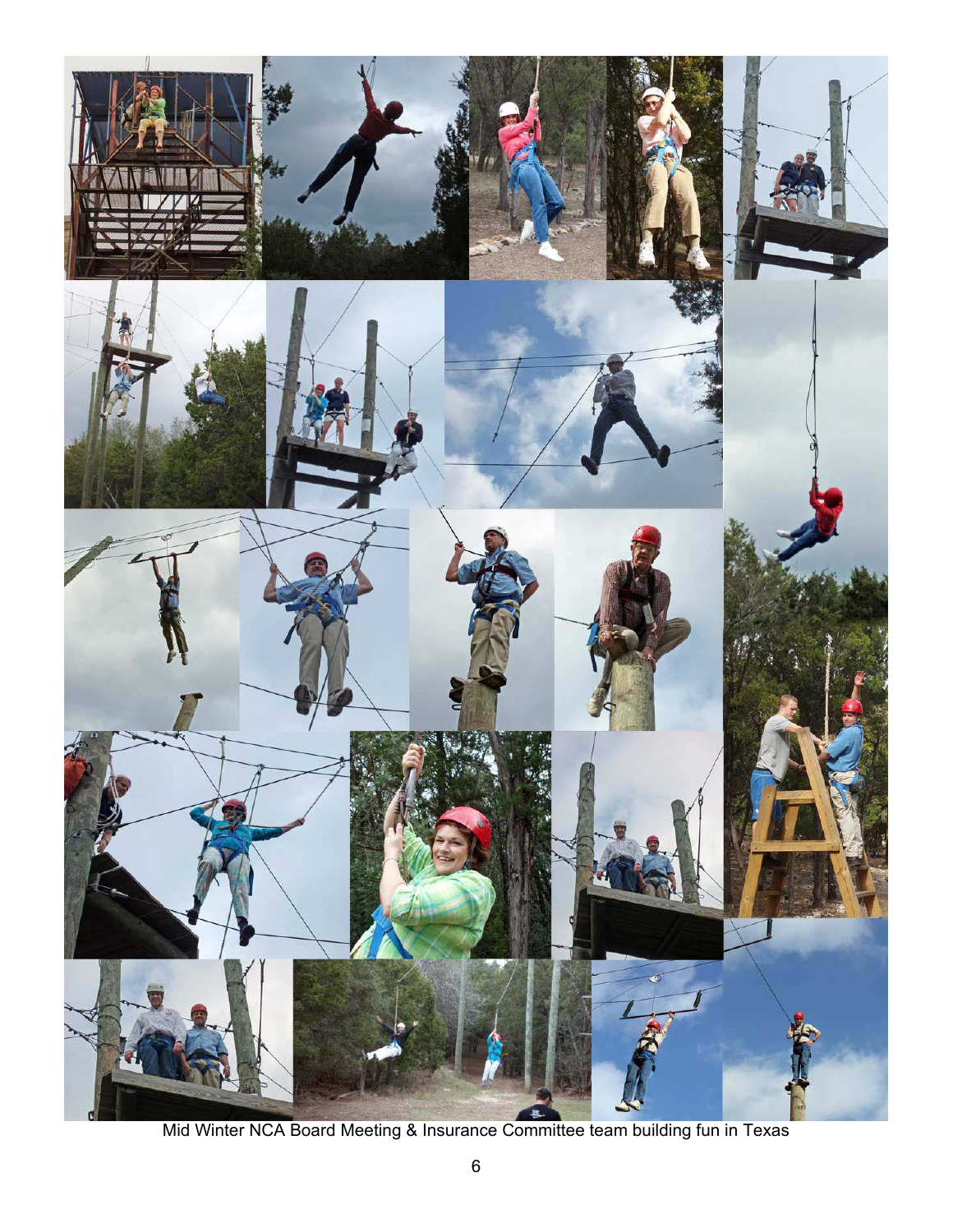# **NCA INSURANCE COMMITTEE CONTACT INFO**

#### **National Caves Association**

**Brad Wuest, Chair**  Natural Bridge Caverns 26495 Natural Bridge Caverns Rd. Natural Bridge Caverns, TX 78266 bwuest@naturalbridegecaverns.com 210-651-6101 office 210-833-2525 cell

**Steve Runkle, Vice Chair**  Cave of the Winds P.O. Box 826 Manitou Springs, Co 80829 rsr@caveofthewinds.com 719-634-2888 office

**Steve Rawlings**  Mercer Caverns P.O. Box 509 Murphys, CA 95247 stever@mercercaverns.com 209-728-2101

**Dick Bell**  Seneca Caverns P.O. Box 595 Flat Rock, OH 44828 senecacaverns@hmcltd.net 419-483-6711 419-217-1111 cell

**Seco Mayfield**  Caverns of Sonora P.O. Box 1196 Sonora, T 76950 cartavalley@yahoo.com 915-387-3105

**Ann Dunlavy**  Lincoln Caverns RR #1, Box 280 Huntingdon, PA 16652 ann@lincolncaverns.com 814-643-0268 814-386-3023 cell

**Gordon Smith**  Marengo Cave P.O. Box 217 Marengo, IN 47140 glstis@aol.com 812-365-2705

**Steve Fairchild**  Moaning Caverns P.O. Box 78 Vallecito, CA 95251 steve@caverntours.com 209-736-2708

**Jim Richards**  Bluespring Caverns 1459 Bluespsring Caverns Rd. Bedford, IN 47421 jar45@aol.com 812-279-9471

**John Sagendorf**  Howe Caverns 255 Discovery Dr. Howes Cave, NY 12092 johns@howecaverns.com 518-296-8900 518-376-3096 cell

**Susan Berdeaux**  National Caves Association P.O. Box 280 Park City, KY 42160 susan@cavern.com 866-55-CAVES (22837) 270-535-3634 cell

#### **Arthur J. Gallagher**

**Michael Woytowicz**  Account Executive mike\_woytowicz@ajq.com 630-694-5318

**Beth Kawell**  Risk Management Representative beth\_kawell@ajg.com 630-285-3714

**Michael McHugh**  Area Senior Vice President michael\_mchugh@ajg.com 630-285-4373

**David Thorpe**  Gallagher Bassett Appraisals david thorpe@ajq.com 630-285-3519

**Jeff Aubert**  Claims Advocate Jeff\_aubert@ajg.com 630-694-5037 630-285-4139 fax

#### **Markel Insurance CO**

**Shane Duke Underwriter** sduke@markelcorp.com 804-527-7599

**Markel Insurance Co.**  Claims Department 800-362-7535 804-747-9367 fax (24 hours / 7 days a week)